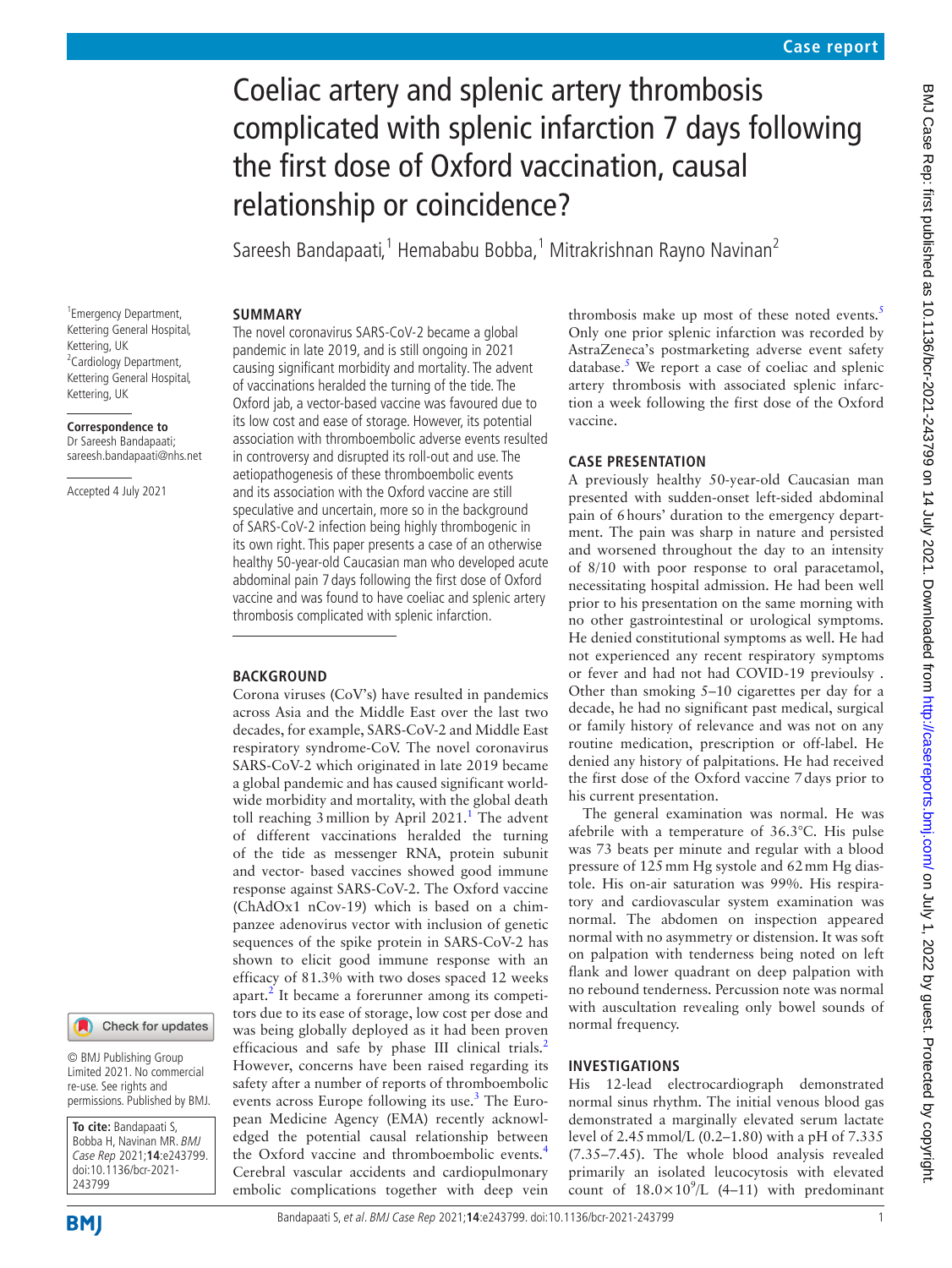<span id="page-1-0"></span>

| Table 1<br>Baseline laboratory parameters               |          |
|---------------------------------------------------------|----------|
| Investigations and reference ranges                     | Values   |
| <b>Full blood count</b>                                 |          |
| White blood cells $(x10^9/L (4-11))$                    | 18       |
| Neutrophil (x10 <sup>9</sup> /L (7.5-11))               | 15.3     |
| Lymphocytes $(x10^9/L (1.5-4.0))$                       | 1.9      |
| Haemoglobin (g/dL (11-15))                              | 167      |
| PCV (L/L (0.4-054))                                     | 0.469    |
| Platelet counts (x10 <sup>9</sup> /L (150 000-450 000)) | 340      |
| <b>Renal functions</b>                                  |          |
| Serum sodium (mmol/L (135-145))                         | 139      |
| Serum potassium (mmol/L (3.5-5.1))                      | 4.2      |
| Serum creatinine (µmol/L (44-97))                       | 61       |
| Blood urea (mmol/L (2.5 to 7.1))                        | 4.6      |
| EGFR mL/min/1.73 $m2$                                   | >90      |
| <b>Inflammatory markers</b>                             |          |
| C reactive protein (<5 mg/dL)                           | 5        |
| <b>Coagulation screen</b>                               |          |
| aPTT (23.0-31.0s)                                       | 21.5     |
| PT (9.5-13.5s)                                          | 12       |
| TT (13.7-19s)                                           | 15       |
| Fibrinogen $(1.8 - 3.5 \text{ g/L})$                    | 3.3      |
| <b>Liver functions</b>                                  |          |
| Bilirubin (0-21 umol/L)                                 | 10       |
| Alanine transaminase (<41 IU/L)                         | 39       |
| Albumin (35-50 g/L)                                     | 49       |
| Alkaline phosphate (30-130 U/L)                         | 105      |
| Total protein (60-80 g/L)                               | 70       |
| Amylase (28-100 IU/L)                                   | 62       |
| <b>Thrombotic screening</b>                             |          |
| Anticardiolipin Ab IgG (GPL U/mL (<10))                 | 0.8      |
| Anticardiolipin Ab IgM (MPL U/mL (<10))                 | 2.7      |
| B 2 glycoprotein IgG Ab (u/mL (<10))                    | $<$ 1    |
| B 2 glycoprotein IgM Ab $(u/mL \le 10)$                 | $<$ 3    |
| D-dimer ((ug/L) $<$ 500)                                | 3026     |
| Fibrinogen (g/L (1.8-3.5))                              | 3.3      |
| <b>JAK2 V617F Mutation</b>                              | Negative |
| Viral screening                                         |          |
| Hepatitis B surface antigen                             | Negative |
| <b>Hepatitis C antibodies</b>                           | Negative |
| Anti HIV 1/2                                            | Negative |
| SARS-CoV-2 RT polymerase                                | Negative |
| Lipid profile                                           |          |
| Cholesterol (<5.2 mmol/L)                               | 4.9      |
| Triglycerides (0.8-2.3 mmol/L)                          | 1.9      |
| HDL (0.9-1.6 mmol/L)                                    | 0.8      |
| Non-HDL                                                 | 4.1      |

aPTT, Activated partial thromboplastin time; EGFR, Estimated glomerular filtration rate; GPL, IgG Phospholipid Units; HDL, High-density lipoproteins; MPL, IgM Phospholipid Units; PCV, Packed cell volume; PT, Prothrombin time; TT, Thrombin time.

neutrophilia of  $15.3 \times 10^9$ /L (2-7.5). The platelet count was normal with a value of  $340 \times 10^9$ /L (150–450). The rest of the investigations including liver functions, renal functions, coagulation profile(except for a marginally prolonged aPTT) and C reactive protein were normal [\(table](#page-1-0) 1).

Serum fibrinogen level was normal with a value of  $3.3 g/L$ (1.8–3.5). The urine was dipped and was negative for leukocytes, blood, protein and nitrites. His SARS-CoV-2 nasal and throat swab reverse transcription polymerase chain reaction (RT-PCR)



**Figure 1** Contrast-enhanced CT mesenteric artery angiogram (indicated by arrow) demonstrates a thrombus in the proximal coeliac axis just before giving off the left gastric artery branch.

<span id="page-1-1"></span>test was negative. In view of the disproportionate level of symptoms, an urgent contrast-enhanced CT of the abdomen and pelvis was done which demonstrated a non-occlusive thrombus in the coeliac trunk with 50% luminal obstruction, extending into the distal splenic artery with concomitant regional splenic infarct with no bowel ischaemia and no associated renal abnormality or lymphadenopathy. To further clarify this, a selective CT mesenteric angiogram was done which confirmed the thrombus in the proximal coeliac axis ([figure](#page-1-1) 1) with non-opacification of left gastric artery, and thrombus involving the splenic artery ([figure](#page-1-2) 2) causing lower pole splenic infarction [\(figure](#page-2-0) 3). The D-dimer levels were checked in retrospect to imaging findings immediately and was grossly elevated with a value of 3026ug/L (<500). Subsequent investigations with anticardiolipin antibodies and beta-2 glycoprotein antibodies were found to be negative ([table](#page-1-0) 1). Transthoracic two dimensional echocardiogram did not reveal left ventricular thrombus and normal valve morphology was noted.

## **TREATMENT**

The patient was given analgesia in the form of oral codeine 60mg, intravenous morphine 5mg along with intravenous ondansetron 4mg for pain relief. Following the discovery of coeliac artery and splenic artery thrombus and after haematology consult, he was initiated on anticoagulation with subcutaneous low-molecular-weight heparin (LMWH) of 125mg as platelet counts remained normal (and the likelihood of anti-PF4/heparin

<span id="page-1-2"></span>

**Figure 2** Contrast-enhanced CT mesenteric artery angiogram (indicated by arrow) demonstrates a thrombus in the splenic artery.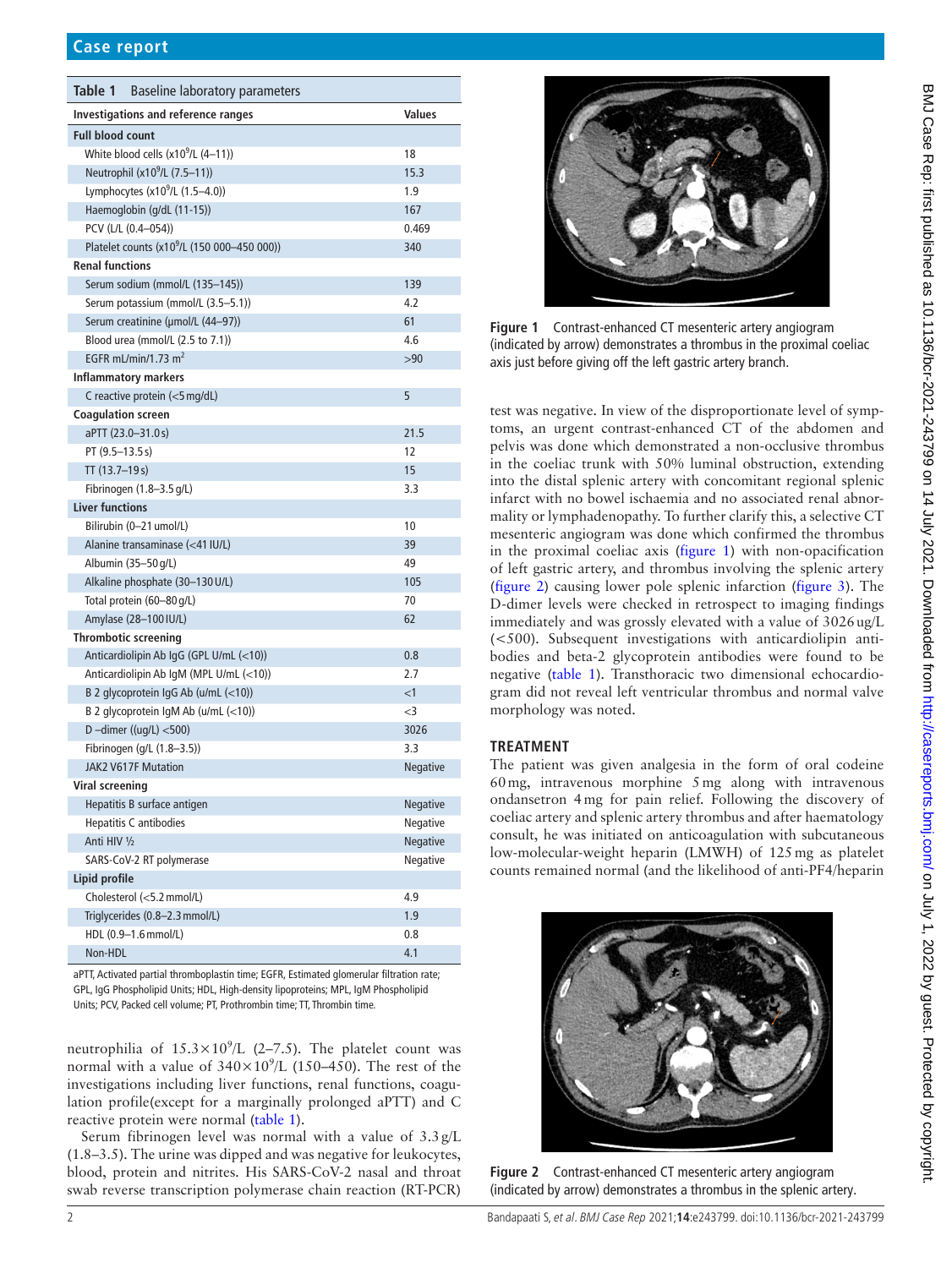

**Figure 3** Contrast-enhanced CT mesenteric artery angiogram (indicated by arrow) demonstrates splenic infarction of the lower pole.

<span id="page-2-0"></span>antibody mechanism being the primary pathology was less likely). He was reviewed by the surgical team and the vascular team and as he remained clinically stable it was decided for conservative management. He was observed for 3days as an inpatient and with no further evolution of symptoms he was discharged with a plan for follow-up with haematology and vascular team as an outpatient with the continuation of LMWH at the same dose.

#### **OUTCOME AND FOLLOW-UP**

Following discharge, he was asymptomatic. He was reviewed in the vascular surgical clinic and he remains well to date.

#### **DISCUSSION**

Coeliac artery thrombosis is very uncommon. It can occur due to embolic phenomenon by atrial fibrillation, or thrombosis due to atherosclerosis, vasculitis, malignancies and coagulation disorder.<sup>67</sup> Advanced age is considered a risk for this phenomenon. The spectrum of presentation can also be highly variable, for example, from dyspeptic symptoms to acute abdomen, and symptoms depend on the extent of ischaemic territory and collateral perfusion.<sup>[8 9](#page-4-6)</sup> This can lead to misdiagnosis, stressing the importance of imaging in its accurate diagnosis.<sup>[8](#page-4-6)</sup> Below we consider the possible mechanisms that may have led to this phenomenon which includes vaccine mediation, thrombotic event due to asymptomatic post-COVID-19, inherent risk factors including atherosclerosis resulting in plaque rupture and prothrombotic states and discuss their individual merits in our patient.

Based on the updated release of the COVID-19 vaccine summary of yellow card reporting on the 9th of June 2021 by the Medicine and Healthcare products Regulatory Authority, 390 thromboembolic events were documented across the UK following the use of AstraZeneca vaccine. The affected age of these patients ranged from 18 to 93 years with most being less than 60 years. The events were also relatively more notable in females  $(53\%)$ .<sup>10</sup> The spectrum of events was extensive and included cerebrovascular accidents, acute myocardial infarction, deep vein thrombosis, pulmonary embolism, multiple thrombosis and cerebral venous sinus thrombosis (CVST).<sup>5 11 12</sup> Coeliac artery thrombosis following AstraZeneca vaccine has only been reported rarely.<sup>5</sup> The mean age for CVST was 46 years and for all other thromboembolic events combined it was  $54$  years.<sup>[10](#page-4-7)</sup> Thromboembolic events have been noted even during initial clinical trials of the Oxford vaccine, although the number was overall lower in the vaccinated group without an increased risk of bleeding[.13](#page-4-8) But in a population based cohort study by Pottergård

*et al*, in Norway and Denmark it was noted that the overall risk of venous thromboembolism to be overall doubled, with disproportionately higher risk in certain subtypes, for example, CVST by as much as 20-fold.<sup>14</sup> As this population mainly composed of healthcare staff, this could very well be an underestimation when extrapolating to the general population as a whole.

The exact aetiopathogenesis resulting in these thrombotic events following the Oxford vaccine are still under investigation and are speculative. However, certain associations are being more frequently observed. Greinacher *et al*, in a paper in preprint, postulates the role of anti-PF4/heparin antibodies and a mechanism similar to heparin-induced thrombocytopaenia with an alternate serological profile as a potential cause for the Oxford vaccine to cause thrombosis in those with simultaneous presence of thrombocytopaenia complicated with a thromboembolic event.<sup>15</sup> Additionally, in certain cases the presence of thrombocytopaenia associated with bleeding complicated with thromboembolism questions the potential role of disseminated intravascular coagulation in its aetiology.<sup>11</sup> A novel alternate mechanism has also been suggested by Kowarz *et al*, in a paper in pre-print who hypothesise that after vaccination, a coded protein precipitates thromboembolic events when it binds to ACE-2 expressed in endothelial cells in the blood vessel. They named this 'vaccine-induced COVID-19 mimicry'.<sup>16</sup> Regardless of the mechanism, this potential association of thromboembolic events following the use of the Oxford vaccine has eroded the faith of the public and governments alike and resulted in the disruption of the vaccine roll-out in Europe and Canada as some nations ceased its deployment pending further investigation.<sup>[3 13](#page-4-2)</sup> The European Medicine Authority and the WHO both initially independently impressed on the lack of causal association of these events due to the Oxford vaccine and encouraged its use as the overall benefit of the vaccine outweighed its risks.<sup>[3](#page-4-2)</sup> Furthermore, an independent analysis of the Danish National patient registry by Østergaard *et al*, comparing the incidence of thromboembolic events in the prevaccine era and following the use of Oxford vaccine roll-out concluded that the use of Oxford vaccine did not increase the relative incidence of thromboembolic events in comparison to the expected incidence among the general population.<sup>[12](#page-4-13)</sup>

It is not possible to unequivocally associate an adverse event following immunisation to the vaccine directly. The event can be due to the vaccine product itself or quality of the product. It can be due to inappropriate handling of the product or can even be anxiety related. Otherwise it can be completely coincidental. To arrive at a conclusion there has to be an assessment at individual and the population level with data analysis in a structured pathway as specified by the WHO.<sup>17 18</sup> However, a recent update by the EMA in April 2021 suggested a causal relationship between thrombotic events in the presence of low platelet count as plausible, while still re-enforcing that the overall the benefit outweighs the risk.<sup>[4](#page-4-3)</sup> This has led to recognition of the phenomenon of SARS-CoV-2 vaccine induced immune thrombotic thrombocytopaenia.[19](#page-4-15) Based on available evidence an initial guidance was released where time since vaccination (between 4 and 28 days since vaccination) and low platelet counts (<150 $\times$ 10<sup>9</sup>/L) were the key determining factors for at risk individuals. This was followed by a release of a broad guidance for investigating and overall management of gastrointestinal manifestations secondary to vaccine-induced thrombosis. The guidelines however suggest to establish definitive thrombocytopaenia before proceeding with further haematological and imaging investigations in pursuit of thromboembolic events suspected of being vaccine induced. The role of D-dimer and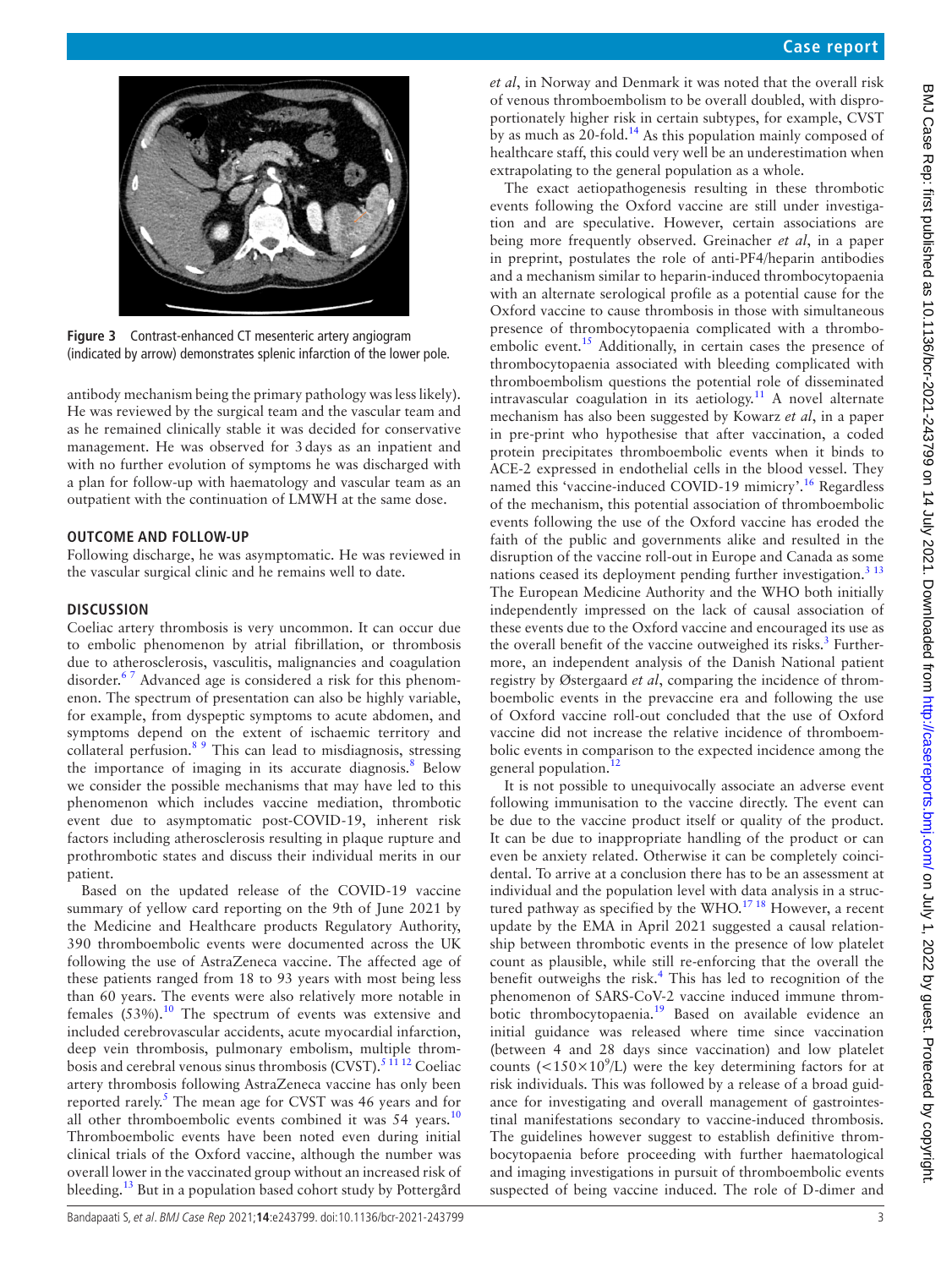fibrinogen levels have been relegated to a second tier for confir-mation rather than being used for initial primary workup.<sup>[20 21](#page-4-16)</sup> However, the mechanism and relationship of the Oxford vaccine causing thromboembolic events in the population in the absence of thrombocytopaenia is still uncertain and remains to be elucidated despite the number of reported incidences. Our patient had a normal platelet count, but grossly elevated D-dimer levels in the presence of thrombosis. This brings into question the role of extending the spectrum of initial screening mechanisms when clinical suspicion is high to ensure a clinical diagnosis is not missed, given the relative lack of information on the different potential mechanisms that maybe leading to thromboembolic phenomenon following use of the Oxford vaccine.

It is also established that COVID-19 infection is prothrombotic. An extensive spectrum of arterial and venous thrombotic and thromboembolic events have been documented in literature during acute infections, even when adequately anticoagulated, impressing on the role thrombogenesis plays in the aetiopathogenesis of COVID-19.[22](#page-4-17) A case report by Del Nonno *et al*, documents an asymptomatic patient who was initially positive and subsequently repeatedly tested negative who thereafter went on to develop a fatal arterial thrombotic event a month following initial diagnosis, $^{23}$  further stressing the role of thrombogenicity and its duration of impact following COVID-19 even in asymptomatic patients. Thus, it is not unreasonable to question these episodes of thrombo-embolism as a spectrum of post-COVID-19 syndrome or period, $11$  occurring incidentally in the postvaccination context. Our patient had no symptoms preceding his vaccination period and was well. Furthermore, he was rapid antigen negative on admission and when subsequently tested he was also SARS-CoV-2 RT-PCR negative thus making an active infection unlikely and asymptomatic post-COVID-19 period less likely as well.

The other potential differential which could have caused coeliac artery thrombosis in our patient was atherosclerotic plaque rupture as this is an established risk factor for this phenomenon. Our patient had no other risk factor predisposing him to atherosclerosis other than a history of smoking. He was not a known vasculopath nor did he have any suggestive symptoms and he had no prior cardiac symptoms of relevance. Furthermore, coeliac artery thrombosis secondary to this aetiology is usually in the setting of chronic atherosclerosis, which casts doubt of it being the primary aetiopathogenesis in our patient.<sup>[24](#page-4-19)</sup> Another alternate consideration is an intrinsic prothrombotic state. Our patient had no family history and his prothrombotic screen was negative, making an intrinsic cause less likely. But he did have a mildly shortened aPTT, which is a recognised risk factor for mostly venous but also arterial thrombosis.[25 26](#page-4-20) However, this hypothesis and association has also been challenged.<sup>[27](#page-4-21)</sup> Furthermore, our patient never had prior venous embolic events and incidences of low aPTT being the sole cause for coeliac artery thrombosis have not been previously reported making this association rather unlikely although not impossible.

Our patient had overlapping risk factors for both coeliac trunk thrombosis (age and potential atherosclerosis) as well as postvaccine thromboembolism (age and timeline of vaccination) and hence falls into the spectrum of a candidate who could be considered as at risk for thromboembolic complications due to the AstraZeneca vaccine. However a definitive causal relationship cannot be proven in our case report other than to speculate based on the association between the time of vaccine administration and the thromboembolic presentation in this otherwise healthy subject. Regardless, there is a scarcity of data in terms of demographics of the populace affected by these events (which

may be skewed by the mechanism of vaccine roll-out dependant on age and priority), the time since vaccination to symptom onset and the varying presentation of the clinical picture due to lack of reporting or under-recognition.<sup>12</sup> Thus, it would be prudent to document these thromboembolic events in literature as it would hopefully contribute to greater understanding of this potential phenomenon in future.

# **LIMITATIONS**

Given the infancy of the state of vaccine roll-out and the knowledge on potential spectrum of postmarketing adverse events, it is still too early to either associate or disregard this arterial thromboembolic event as associated with the Oxford vaccine. As of now, it is still not definitive in its association given the absence of thrombocytopaenia, which is currently the only acknowledged scenario where the Oxford vaccine has been found to cause thrombo-embolic events. However, guidance is rapidly changing and greater recognition of these rare incidences may aid in achieving a better understanding of the potential incidence and spectrum of thromboembolic events following the use of Oxford vaccine.

# **Patient's perspective**

I initially thought it was trapped wind or constipation. After hearing the diagnosis I thought it could be due to the vaccine. I felt better after receiving the enoxaparin and the pain rapidly subsided. I am feeling better postdischarge, though I still feel anxious.

# **Learning points**

- ► Risk stratification and clinical assessment should be used for postvaccine presentations suggestive of thromboembolism. However, if the presentation is highly suggestive, clinical judgement should take precedence to broaden the scope of initial investigation so as to arrive at a diagnosis while still considering alternate aetiologies.
- ► There is a possible causal relationship between the Oxford vaccine and thromboembolic phenomenona. However, the full spectrum of mechanisms causing this complication need to be better understood and further defined in order to streamline the choice of screening and diagnostic investigations and to decide on appropriate initial management.
- ► The spectrum of postvaccine thromboembolism both in its manifestations and presentation can be extensive. Reporting of such clinical events will help further our overall understanding of this phenomenon.

**Acknowledgements** We would like to thank the nurses and health care team at Kettering General Hospital for their dedication and passion towards patient welfare.

**Contributors** HB and SB diagnosed the clinical condition. All authors contributed for the care of the patient. MRN and SB researched and drafted the manuscript. All authors read, edited and approved the manuscript.

**Funding** The authors have not declared a specific grant for this research from any funding agency in the public, commercial or not-for-profit sectors.

**Competing interests** None declared.

**Patient consent for publication** Obtained.

**Provenance and peer review** Not commissioned; externally peer reviewed.

This article is made freely available for use in accordance with BMJ's website terms and conditions for the duration of the covid-19 pandemic or until otherwise determined by BMJ. You may use, download and print the article for any lawful,